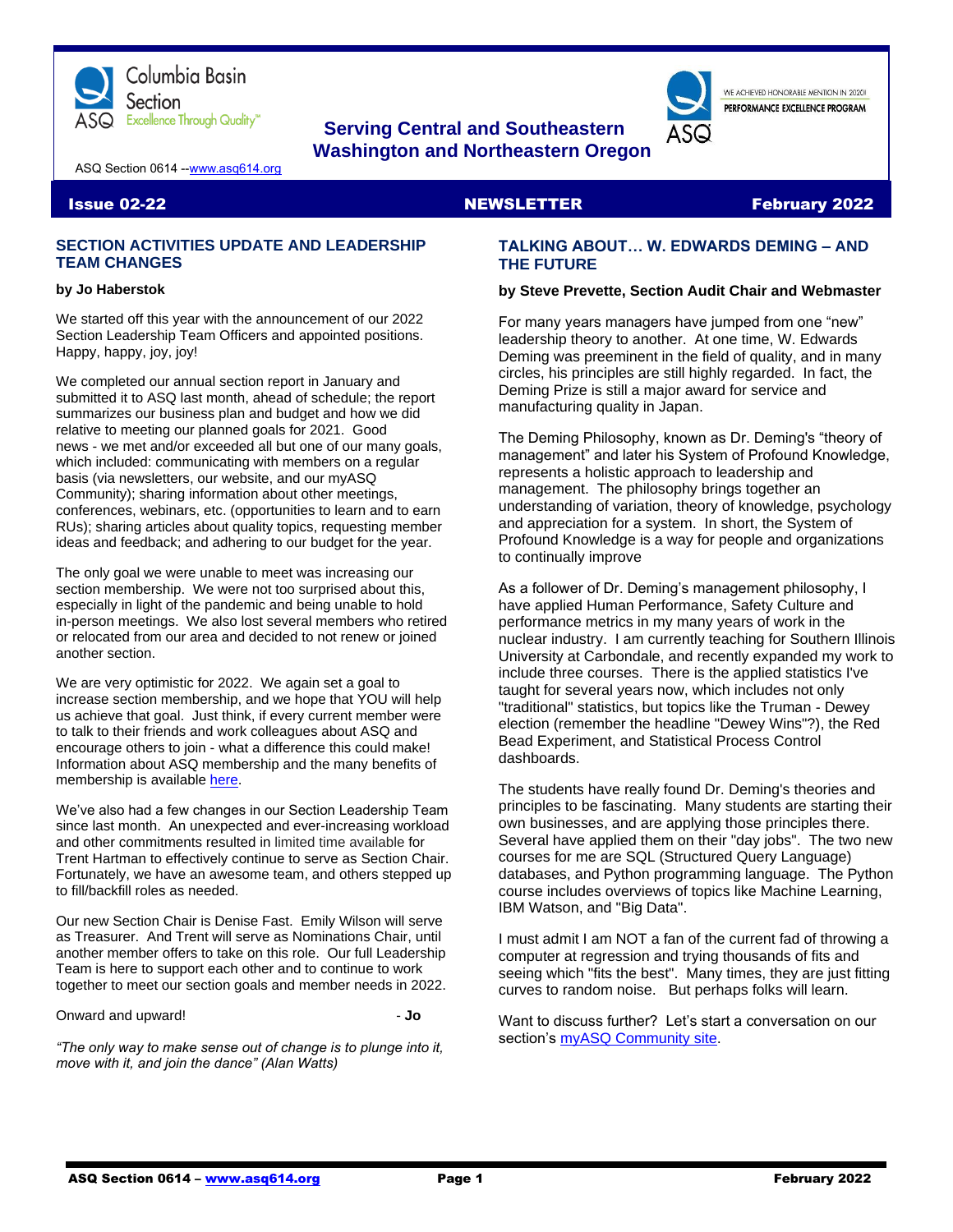

 **Invitation from ASQ Phoenix Section February 10, 2022 Virtual Meeting**



# **DATE:**

**Thursday, February 10, 2022**

This is a virtual/online meeting. Login information will be provided on the registration confirmation email.

### **Time:**

**5:00 pm – 7:00 pm PST** (check website to confirm time)

**Cost: Free for ASQ members and non-members**

To register for this online/virtual meeting, click [here.](https://my.asq.org/events/item/60/3811)

#### **Attendance at this meeting earns 0.5 RUs toward ASQ recertification.**

NOTE: Be sure to use the same email address to join the meeting as you use when registering in order to receive the RUs. You must register for the event and join virtually to receive RUs.

For more information about the Phoenix ASQ Section 0704, click [here.](https://my.asq.org/communities/home/244)

For more information about our local Columbia Basin ASQ section and future upcoming events: [www.asq614.org/](http://www.asq614.org/)

# **ASQ Membership XL: Level-up, Sustain the Gains, and Evolve**



# **Daniel Zrymiak Project Manager, RST Instruments Ltd ASQ Fellow, CMQ/OE, CSSBB, CSQE, CQE**

The Phoenix meeting will begin with networking, followed by section business/announcements, and then the presenter will be introduced (at approximately 5:45 pm).

This presentation is intended to show how the ASQ Professional member can enhance their membership experience. Key topics to be covered:

- Increase Affiliations to gain targeted knowledge and networking opportunities
- Obtain Qualifications to enhance personal portfolio
- Pursue and Achieve ASQ Membership upgrades to Senior and Fellow
- Achieve Recognition and Mentor others toward similar pathways and levels of accomplishment

Using the theme of incremental levels, Daniel will share how these progressively build up from a Professional Membership (which is already pretty good), through the steps and stages of affiliations, qualifications, membership upgrades, recognitions, and mentorship.

*About the speaker: Daniel Zrymiak is a Project Manager at RST Instruments, based in Maple Ridge, British Columbia. He has over two decades of international experience in quality and project management, primarily in information technology, operational excellence, and consulting. Daniel holds a Bachelor's degree in Commerce with Honors in Marketing from the University of Saskatchewan in Saskatoon. He has been awarded ASQ's Feigenbaum and Crosby Medals and a Testimonial Award. He has also been certified by PMI as a PMP, and holds ITILv4 and PSM Scrum Master designations. Daniel is a Quality Press author and reviewer, committee chair for the ASQ Edwards Medal, and is active with the Quality Management Division as a member leader.*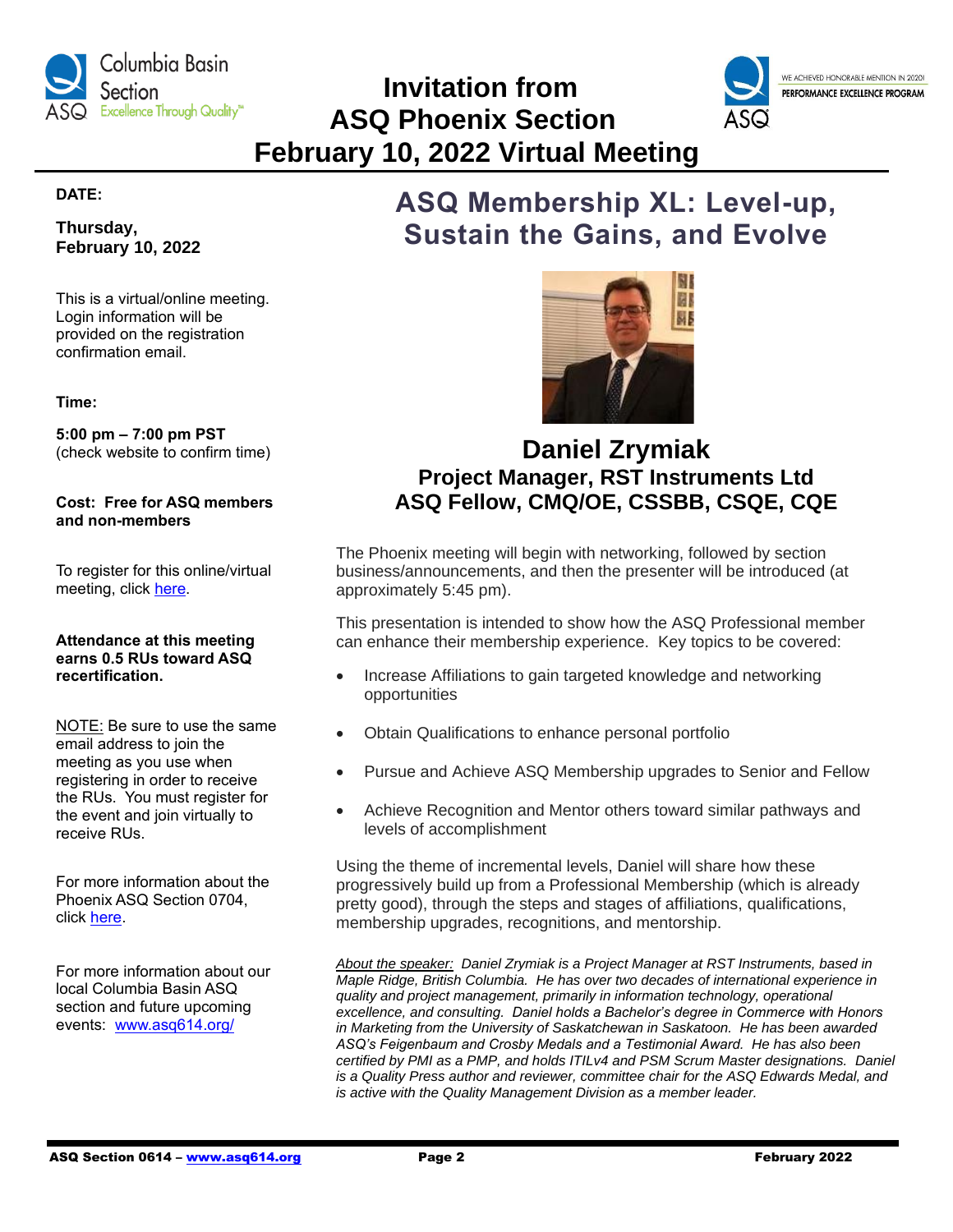

# **Invitation from ASQ Vancouver (BC) Section February 22, 2022 Virtual Meeting**



WE ACHIEVED HONORABLE MENTION IN 2020! PERFORMANCE EXCELLENCE PROGRAM

# **DATE:**

**Tuesday, February 22, 2022**

This is a virtual/online meeting. Log-in information will be provided on the registration confirmation email.

**Time:**

**6:00 pm – 7:30 PST** *(check website to confirm time)*

**Cost: Free for ASQ members and non-members**

To register for this online/virtual meeting, click [here.](https://my.asq.org/communities/events/item/252/60/3807)

# **Attendance at this meeting earns 0.5 RUs toward ASQ recertification.**

NOTE: Be sure to use the same email address to join the virtual meeting as you use when registering in order to receive the RUs. You must register for the event and join virtually to receive RUs.

For more information about the Vancouver ASQ Section 0408, click [here.](https://my.asq.org/communities/home/252)

For more information about our local Columbia Basin ASQ section and future upcoming events: [www.asq614.org/](http://www.asq614.org/)





# **Jeff Griffiths, FCMC Co-Founder and Managing Director WorkForce Strategies International**

Quality is the key to success. Creating quality – that is, delivering what's promised to the customer (and then some) the first time, every time should be the aim of every organization. But what drives quality? Is it the process? Technology? People? Something else?

People are important for success in a stable situation – but in times of unprecedented change and global crisis, they are absolutely the critical component.

In this informative 60-minute webinar, you will learn:

- $\checkmark$  The return on investment (ROI) on individual and collective competency
- ✓ The value of understanding "Whole Person Competency"
- $\checkmark$  How to document and develop team competencies to drive all your key metrics (safety, quality, productivity)

Process is important. But it's the people who generate quality, with everything they do individually and collectively. If you want your quality metrics to improve, focus first on the human side of the operation. The results – and the ROI – will astound you.

*About the speaker: Jeff Griffiths is a leading practitioner in the optimization of the interface between individual competency and organizational design. He is the co-founder and Managing Director at WorkForce Strategies International, a Canadian-based workforce and organizational development consultancy that helps clients achieve extraordinary results by focusing on the competencies – both overt and hidden – within their business.*

*In addition to his role at Workforce Strategies, Jeff is a Fellow Certified Management Consultant (Institute of Certified Management Consultants of Alberta), a Senior Fellow at the Canada West Foundation, a member of the Workforce Council at the North American Strategy for Competitiveness (NASCO), and a member of the National Learning Network for the US Chamber of Commerce Foundation's Talent Pipeline Management.*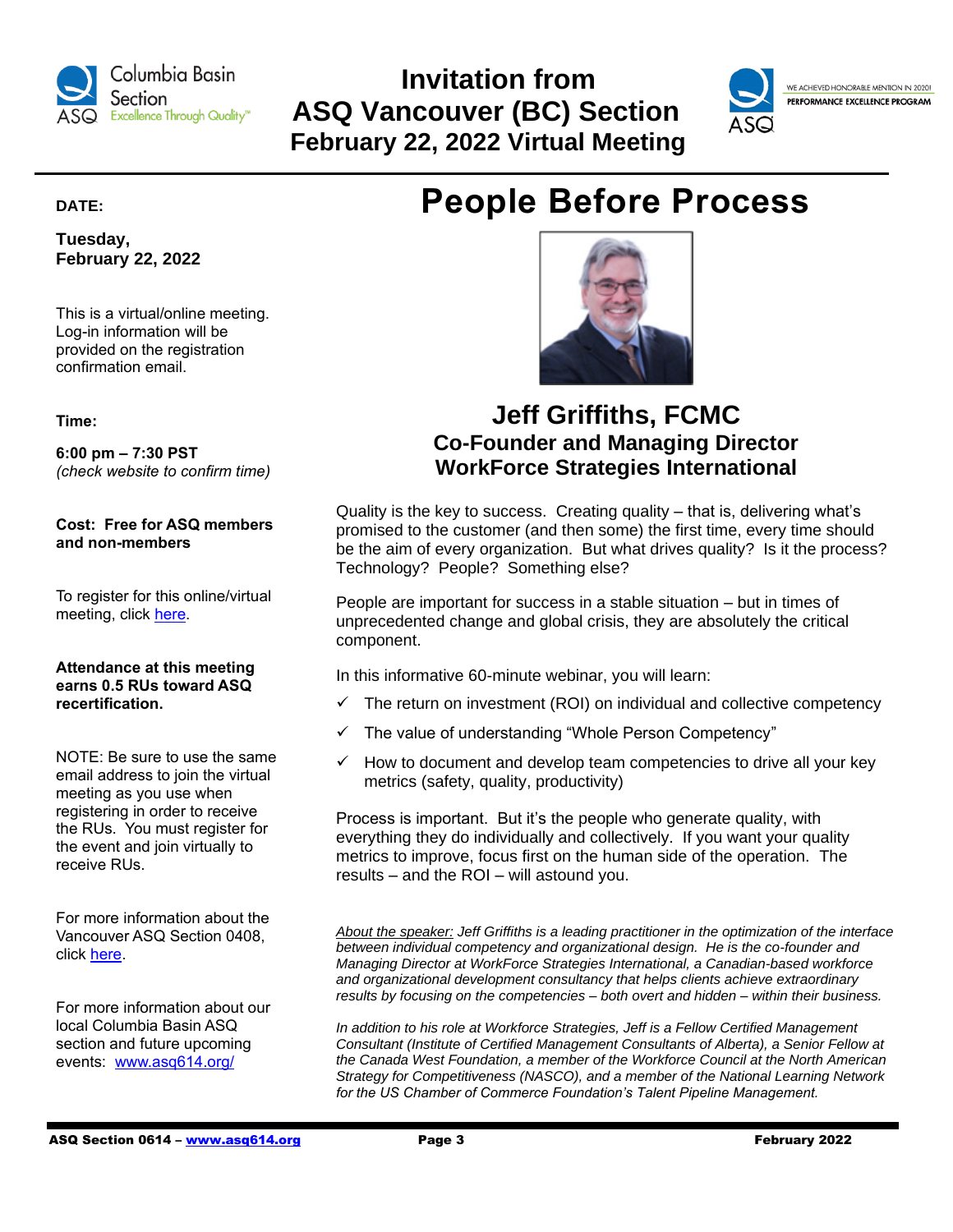

# **Invitation from ASQ Charleston Section February 22, 2022 Virtual Meeting**



# **DATE:**

**Tuesday, February 22, 2022**

This is a virtual/online meeting. Log-in information will be provided on the registration confirmation email.

**Time:**

**3:00 pm – 4:30 PST** *(check website to confirm time)*

**Cost: Free for ASQ members and non-members**

To register for this online/virtual meeting, click [here.](https://my.asq.org/communities/events/item/285/60/3803)

# **Attendance at this meeting earns 0.5 RUs toward ASQ recertification.**

NOTE: Be sure to use the same email address to join the virtual meeting as you use when registering in order to receive the RUs. You must register for the event and join virtually to receive RUs.

For more information about the Charleston ASQ Section 1122, click [here.](https://my.asq.org/communities/home/285)

For more information about our local Columbia Basin ASQ section and future upcoming events: [www.asq614.org/](http://www.asq614.org/)

# **Creating a Healthy Work Environment**



# **Susan L. Johnson, PhD Director of Health Promotion, Assistant Professor, College of Health Professions, Medical University of South Carolina**

The daily working environment is one of the most important factors influencing employees' levels of happiness and motivation in their jobs. As the pandemic pushed companies to address health and safety issues and reconfigure workplaces to prevent infection, they also grappled with how to address the pandemic's toll on employees' physical and mental health.

In addition, after spending months at home during the crisis, workers became more aware of what they want from their work and workplace. They have new expectations of their employers and workplaces, including more flexibility in where and how they will work.

For these reasons, many organizations are now understanding that the key to creating and sustaining a high-performing organization is establishing a healthy work environment. A healthy workplace is one where both employees and management work together to promote healthy actions and behaviors to keep everyone safe and well.

This presentation will share current trends and strategies to support a thriving workforce, regardless of the setting - with practical tips for staying healthy and well at work.

*About the speaker: Susan Johnson, PhD, is the Director of Health Promotion at the Medical University of South Carolina (MUSC). She received her undergraduate degree*  from UNC Charlotte, master's degree from The Citadel and Ph.D. from the University of *South Carolina. She is also founder and CEO of Vimcity, LLC, a worksite wellness firm, and co-founder and director of the South Carolina Healthy Business Challenge. Prior to joining MUSC, Susan held faculty appointments at Duke University, Charleston Southern, and the Citadel. In her current position, she provides leadership in the development of a comprehensive and collaborative approach to promoting health to students, employees, patients, and the external community. Susan's work at MUSC has also been recognized through multiple prevention awards and publications, both locally and nationally.*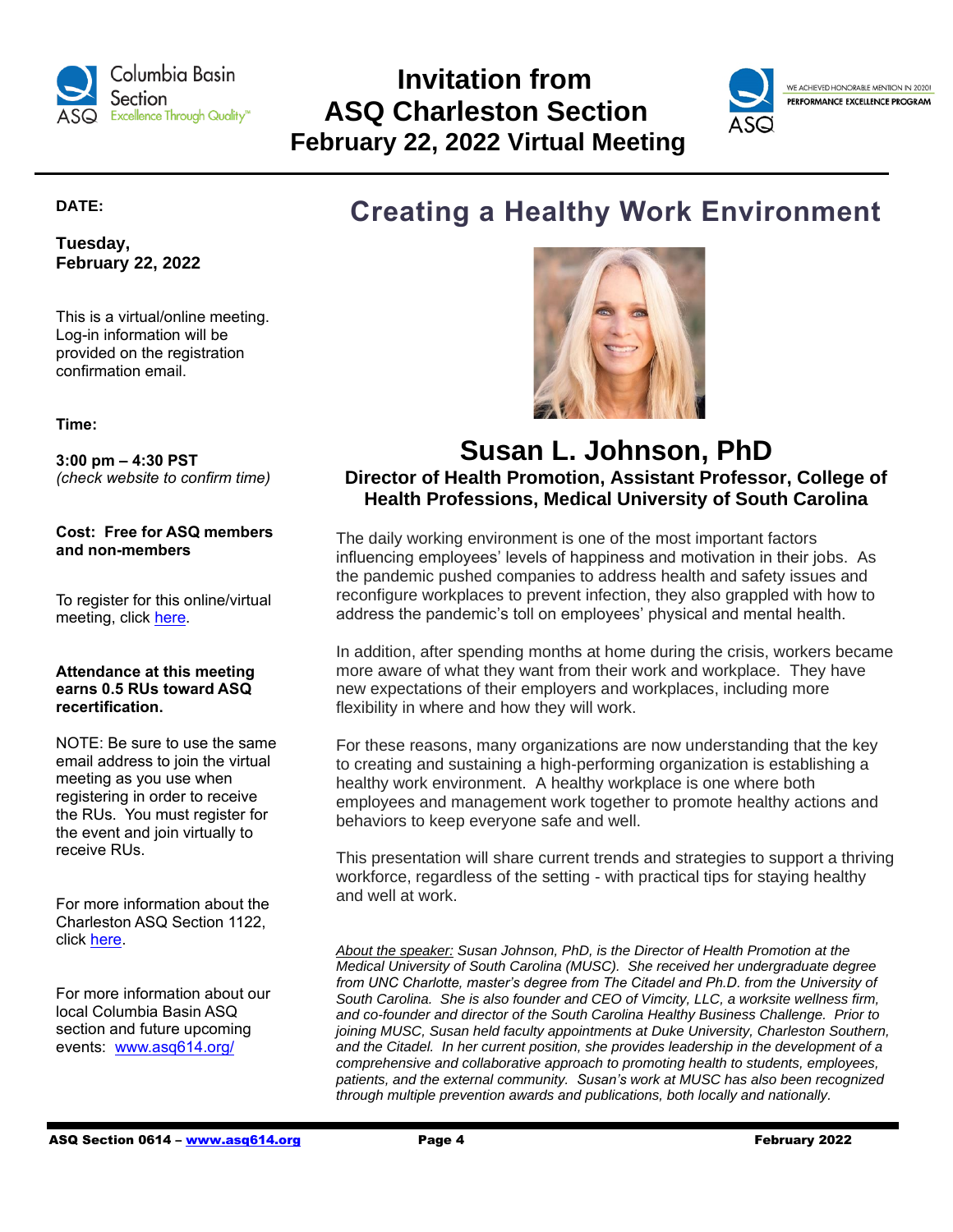# **FEBRUARY 2022 FREE MEMBER GIFTS FOCUS ON SUPPLY CHAIN QUALITY MANAGEMENT**

Supply chain management (SCM) is the active management of supply chain activities to maximize customer value and achieve a sustainable competitive advantage. It represents a conscious effort by the supply chain firms to develop and run supply chains in the most effective and efficient ways possible. Supply chain activities cover everything from product development, sourcing, production, and logistics, as well as the information systems needed to coordinate these activities.

This month's free gift for ASQ members includes a great selection of resources to help you better understand supply chain management (SCM) tools and best practices to grow your skill set, better serve your customers, and increase your value to your organization as a quality professional.

Included are:

- **4 Free E-book Samplers** including a SCM primer, the newest Certified Supplier Quality Professional Handbook and other titles addressing supplier audits and supplier risk management
- **5 Hours of New Webinars** on a range of supplier chain management topics including preventing supplier issues, collaborating for innovation, conducting remote audits and managing risk
- **7 New Articles and Industry Reports** covering topics including FMEA for supply chain improvement, reducing risk with audits, post-COVID best practices, Monte Carlo simulations, and analytics best practices and trends
- **4 ASQTV Videos** on using a supplier rating tool, improving supplier relationships, applying supply chain best practices to service, and supplier social responsibility

Access your free gifts by clicking [here](https://asq.org/membership/member-gift) before the end of February.

# **AUTHORS NEEDED FOR QUALITY MANAGEMENT FORUM**

ASQ's Quality Management Division (QMD) is seeking authors for their flagship publication, the *Quality Management Forum* (QMF).

Do you know about training and development? Is Quality your passion? Do you want to write about supplier audits or quality tools? Then do it!

They are looking for high-quality articles, independent of any organization or individual marketing efforts, on any quality management topic. Formatting guidelines and writing tips are available.

Learn more [here.](https://my.asq.org/communities/reviews/item/28/12/130)

# **UPCOMING CERTIFICATION EXAMS**

Have you decided to add to your resume (and knowledge base) with an ASQ Certification? Good for you!

Certifications are a great way to help advance your career, improve your organization, and prepare you to be a more accomplished and effective quality-focused professional. And, if you are already an ASQ member, you can also save a little money, too, since one of the member benefits is \$100 off the usual (non-member) cost for each exam.

Applications are now being accepted for the following exams scheduled for April 1-30. The application deadline is March 5.

- CQA (Quality Auditor)
- CQE (Quality Engineer)
- CQIA (Quality Improvement Associate)
- CSQE (Software Quality Engineer)
- CSSGB (Six Sigma Green Belt)
- CQPA (Quality Process Analyst)
- CCT (Calibration Technician)
- CPGP (Pharmaceutical GMP Professional)

Click [here](https://asq.org/cert/dates) to sign up or for more information.

# **THE EMOTIONALLY INTELLIGENT MANAGER: Essential Skills for Leading Others with Confidence**

#### **Free Webinar February 9 at 11:00 am PST**

Did you know…?

- Emotional intelligence (EQ) is the single strongest predictor of performance
- 90% of top performers score high on emotional intelligence
- A UC Berkeley study found that emotional intelligence was 400% more powerful than IQ when predicting who would have success in their field

When it comes to defining intelligence, we typically think in terms of IQ or "intelligence quotient. A few decades ago, however, a new definition of intelligence began to take shape that had nothing to do with conventional notions of intellect. Emotional intelligence, or EQ, refers to our capacity for recognizing our own feelings and those of others, for motivating ourselves, and for managing emotions well in ourselves and others. Furthermore, research suggests that EQ is actually *more important* than IQ for success in jobs at all levels.

In this free one-hour webinar from HRDQ-U, led by Dr. Michael Brenner, you'll learn about the four critical dimensions of EI self-awareness, self-management, social awareness, and relationship management - and how these competencies drive our behavior and impact our outcomes. You will also learn ways to strengthen your *own* EQ to better manage stress, build fruitful relationships, and achieve superior results at work.

For more information and to register, clic[k here.](https://register.gotowebinar.com/register/75199318357814540)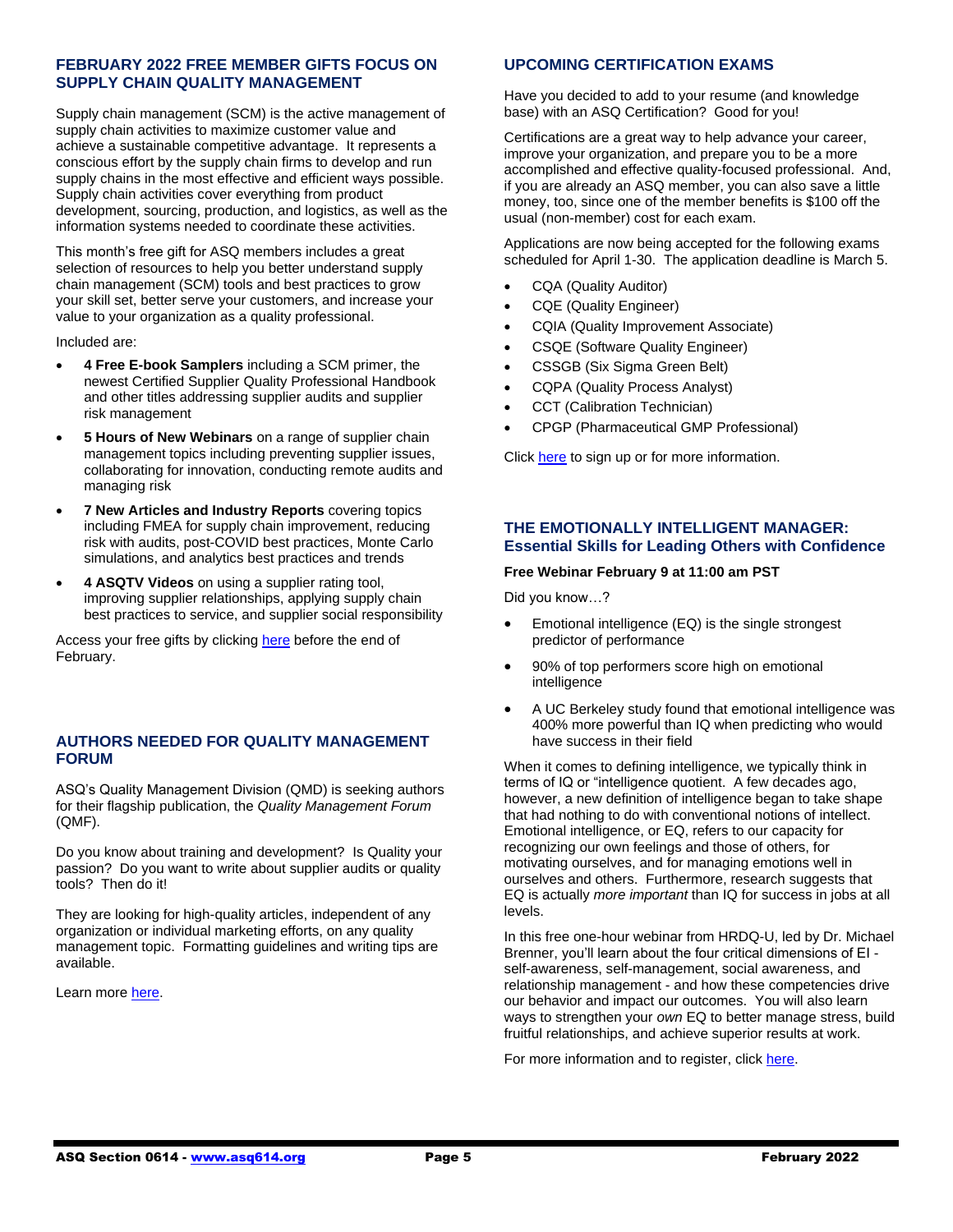# **BIOFOULING, THE UNDERWATER BATTLE OF SCIENCE AND NATURE**

#### **Virtual ZOOM Presentation February 15 @ 5:00 pm PST**

Biofouling is the unwanted accumulation of living organisms and organic matter on a wet surface, such as a boat hull or drain pipe. Scientists at Pacific Northwest National Laboratory (PNNL) are working to solve the "five C's" of biofouling: costs, carbon, corrosion, continuity, and critters.

Biofouling increases fuel and maintenance costs, increases carbon emissions, accelerates corrosion, stops equipment from working, and transports invasive or disease-causing species.

One outcome of PNNL research is the invention of a non-toxic coating, called SLIC, that prevents organisms from attaching to surfaces.

There is no charge for this presentation. For more information and to register, click [here.](https://pnnl.zoomgov.com/webinar/register/WN_XFiKMQftSLiMBQFkJS57hg)

# **FROM SPIES TO SCIENCE: UNIVERSAL LESSONS ALL COMMUNICATORS CAN APPLY**

#### **February 16 PRSA Meeting from 12 pm to 1 pm PST**

Regardless of our industry or position title, we are all communicators. And communicators can employ a universal set of strategies to get their message across.

In this virtual seminar from the Mid-Columbia Chapter of the Public Relations Society of America (PRSA), you will learn about:

- The most important aspect of any communications strategy
- The brand amplifier all organizations have and most overlook
- How to build connection through telling the right stories

Join Amanda Schoch, PNNL's new Communications Division Director, as she provides examples of universal communication techniques that can be used across various disciplines and sectors ranging from national security to scientific research.

Cost is \$10. For more information and to register, click [here.](https://www.eventbrite.com/e/from-spies-to-science-the-universal-lessons-all-communicators-can-apply-tickets-243257829717)

# **QUOTE OF THE MONTH**

"If you don't like something, change it. If you can't change it, change your attitude."

~ Maya Angelou

#### **DESIGNED EXPERIMENTS FOR PROCESS IMPROVEMENT**

# **February 17 Spokane ASQ Section Meeting Webinar from ASQ Statistics Division**

The featured presenter for the Spokane ASQ section's February meeting is Lally Marwah, President of SQS Solutions. Lally represents Canada in the governing body of ISO 9001 and has chaired the development of ISO standards on statistical techniques and on customer satisfaction. He has served on the Boards of industrial and academic institutions, including the University of Waterloo.

This free webinar shares a case-study demonstrating the successful application of a designed experiment to resolve a significant issue in a complex industrial process. Included are the broader family of highly efficient "factorial designs" that yield the maximum information with minimum resources. Equally simple and effective graphical methods for the analysis of experiment data will also be discussed. This methodology is applicable to product and process improvement in all sectors.

For more details, including the Zoom link and passcode for the meeting, email [Janet](mailto:macandwife79@gmail.com) at the Spokane section.

# **USING QFD TO UNDERSTAND THE VOICE OF THE STUDENT**

# **ASQ Educational Division Webinar February 17 at 2 pm PST**

Quality function deployment (QFD) has been widely used in product and service development to translate the voice of the customer (VOC) into the design of a product or service. Just as customer requirements can change, workplace requirements also continually evolve to keep pace with the developing global market. To meet ever-increasing standards, educational institutions have been investigating methods to prepare students for future employment.

This presentation provides a detailed case study illustrating the use of QFD in Six Sigma education and training. The VOC was captured through a survey that documented the student's learning style and course expectations. QFD was then utilized to modify the course design using the VOC. Course modifications were carefully considered to meet the requirements of all stakeholders, including those of the students, by providing a stronger overall learning experience that tailors the teaching methods to a student's individual learning preferences. Results indicated the changes were beneficial to the students and helped their comprehension of the course material, while improving content retention and engagement.

This free webinar will be presented by Dr. Beth Cudney, Program Coordinator for Data Analytics in the John E. Simon School of Business at Maryville University. Dr. Cudney received the 2020 Walter E. Masing Book Prize from the International Academy for Quality for her book on Lean Six Sigma, and the ASQ Crosby Medal for her book on Design for Six Sigma. She is a certified Lean Six Sigma Master Black Belt and holds eight ASQ certifications.

For more information and to register, clic[k here.](https://my.asq.org/communities/events/item/174/60/3783)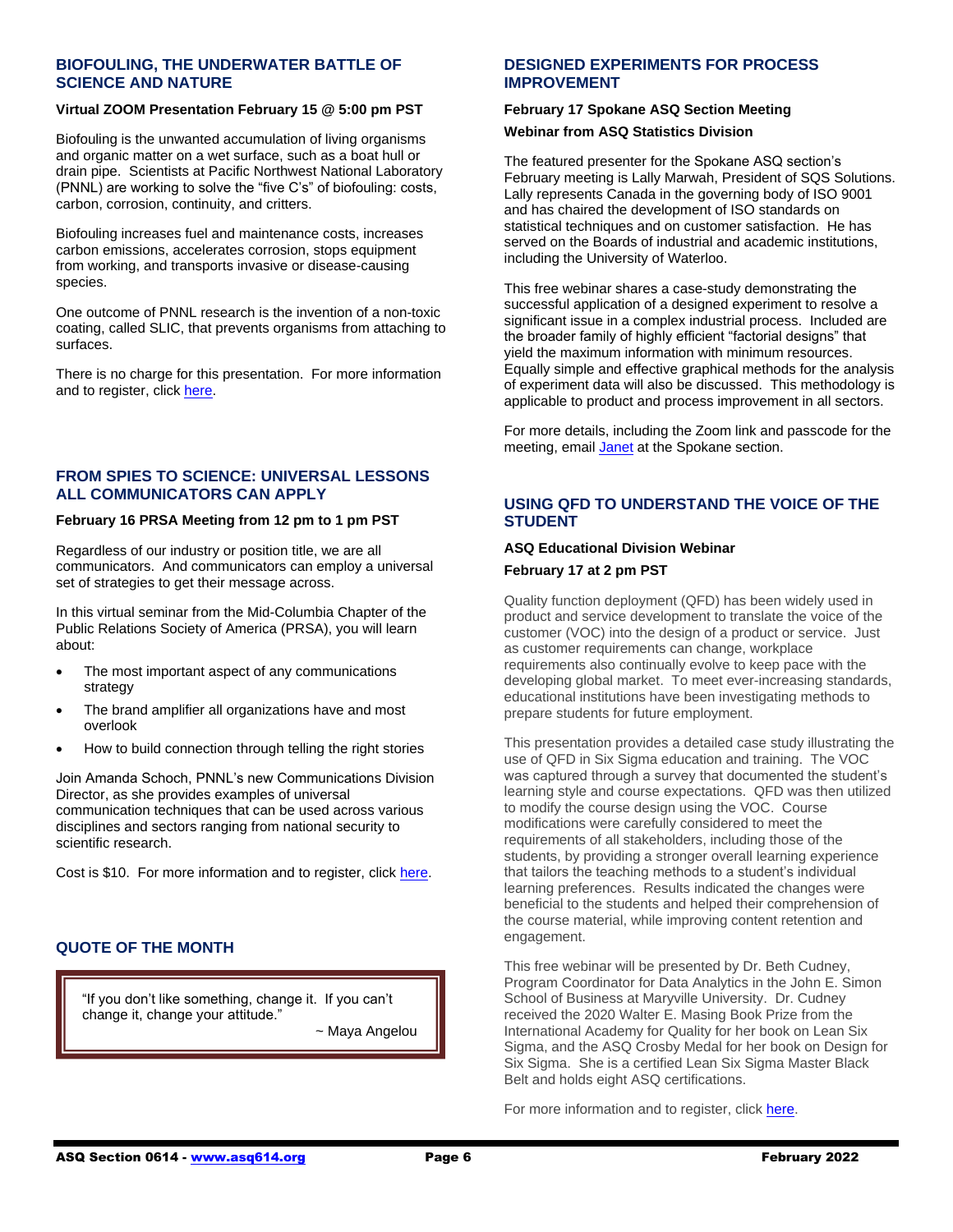## **CERTIFIED SUPPLIER QUALITY PROFESSIONAL (CSQP) PREP/REFRESHER COURSE**

# **Six sessions – Saturdays, February 26 to April 2**

The Certified Supplier Quality Professional (CSQP) works with an organization's supply chain and suppliers to continuously improve performance of key system components (increase lifecycle, reduce scrap, improve repair processes) by implementing process controls and developing quality assurance plans. They track data, identify improvement projects, and manage cross functional implementation to improve performance of key components and suppliers.

The CSQP understands the principles of product and service quality evaluation and control. This body of knowledge and applied technologies include, but are not limited to: development and operation of quality control systems, application and analysis of testing and inspection procedures, the ability to use metrology and statistical methods to diagnose and correct improper quality control practices, an understanding of human factors and motivation, familiarity with quality cost concepts and techniques, and the knowledge and ability to develop and administer management information systems and to audit quality systems for deficiency identification and correction.

The San Gabriel ASQ section (#0702) is offering preparatory training in six Saturday morning sessions, starting February 26. Cost is \$299 for ASQ members and non-members. Additional texts are required for the course. For more information about the course and to register, click [here.](https://www.eventbrite.com/e/asq-certified-supplier-quality-professional-csqp-refresher-course-2-tickets-166402701961?aff=odeimcmailchimp&utm_source=ASQ+702+Members+%26+Attendees&utm_campaign=cc0b423e6a-2018-03+ASQ+0702+Monthly+Meeting_COPY_03&utm_medium=email&utm_term=0_5cb6d4a937-cc0b423e6a-250793833&mc_cid=cc0b423e6a&mc_eid=9be15f98de#add-to-calendar-modal)



# **APRIL 5 - PMI COMMUNITY PROJECT EXCELLENCE SHOWCASE**

#### **Call for Submissions by March 13**

The Columbia River Basin Chapter or the Project Management Institute (PMI) will be holding their annual Community Project Excellence Showcase on April 5. This year, the Showcase will feature videos of projects showcasing project management excellence.

This event recognizes, honors and publicizes project teams and their companies for superior performance and execution of exemplary project management for projects completed during 2021. Projects of any size, industry type and location within the Columbia River Basin Chapter region are encouraged and eligible to participate. PMI affiliation is not necessary.

If you or your company has completed a project you are proud of and would like to share with the rest of the community, this is a great opportunity to share your story of project management excellence,

The chapter is requesting submissions of a 2-to-5-minute video or PowerPoint that showcases your project and includes the following information:

- Introduction slide with 3-5 bullets which include the following:
	- A summary or scope of the project
	- The project highlights
	- The impact on team, stakeholders or community
- ➢ 8 to 20 pictures of your project

The chapter can also assemble submitted material into a video on your behalf. You will need to provide 8 to 20 pictures of your project along with a written summary or scope statement as well as its impacts or highlights.

Submissions must be received by March 13. For more information, contact [VP-PubRel@pmicrb.org](mailto:VP-PubRel@pmicrb.org)

Has your email address changed? Help us keep you informed of Columbia Basin ASQ events and information by updating your contact information and email preferences a[t http://www.asq.org/.](http://www.asq.org/)  Log in and click "My Account" to update your membership record. You can add or make email, address and phone changes in the "Contact" tab, and then click on the "email preferences" tab to be sure you are subscribed to receive future Section communications.